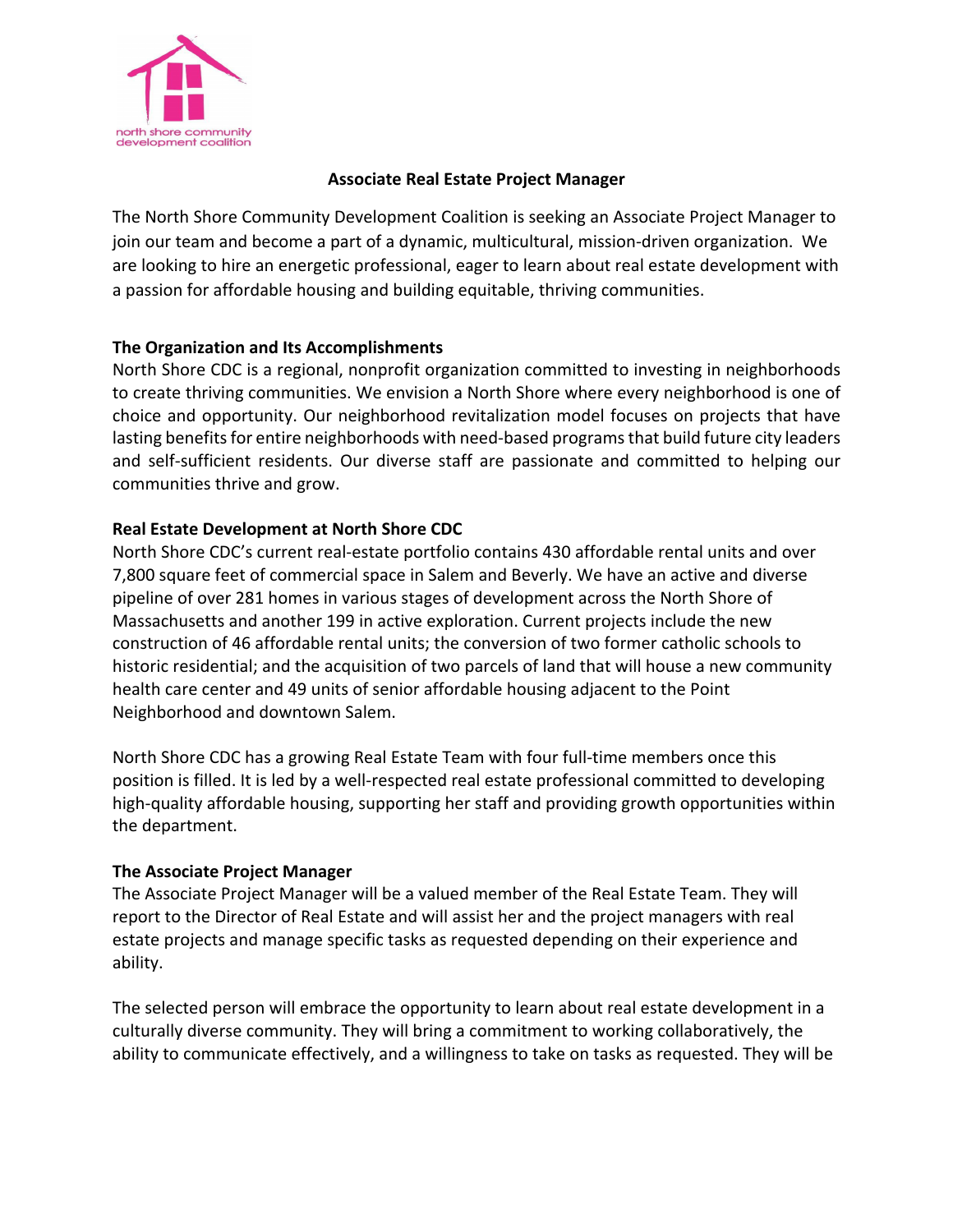inquisitive and able to ask for direction and assistance as needed. The Associate Project Manager will be encouraged to take advantage of professional development opportunities.

## **Responsibilities**

The Associate Project Manager will work closely with the Real Estate Team on specific development project initiatives. They will have primary responsibility for or assist with the following tasks depending on their ability and workload:

- Coordinate project management activities for one or more development projects.
- Help with the identification and evaluation of new community development initiatives that respond to community needs.
- Assist with due diligence activities on new and potential projects.
- Support the preparation of predevelopment and financing applications from a variety of sources including city, state, and federal entities as well as banks and other financial institutions.
- Facilitate application submissions for regulatory approvals from federal, state and city agencies including participation in the local permitting process.
- Collaborate with North Shore CDC staff and third-party project teams to maintain cordial, professional relationships, a clear understanding of the project work required, changes of work scope and timely payment of invoices consistent with agreements.
- Help with project management services during the construction phase, including the preparation of requisitions and reports to the Board of Directors, lenders and other funders.
- Work with the NSCDC's Property Management staff and other designated management companies to oversee the planning and implementation of affirmative fair housing marketing activities for new housing projects.
- Attend community meetings and other outreach activities to share information about the North Shore CDC's programs and initiatives, and
- Complete other duties as requested and assigned.

## **Our Ideal Candidate**

Our ideal candidate will be a highly motivated individual with the ability to solve problems. They will be excited about the opportunity to learn about affordable housing development in